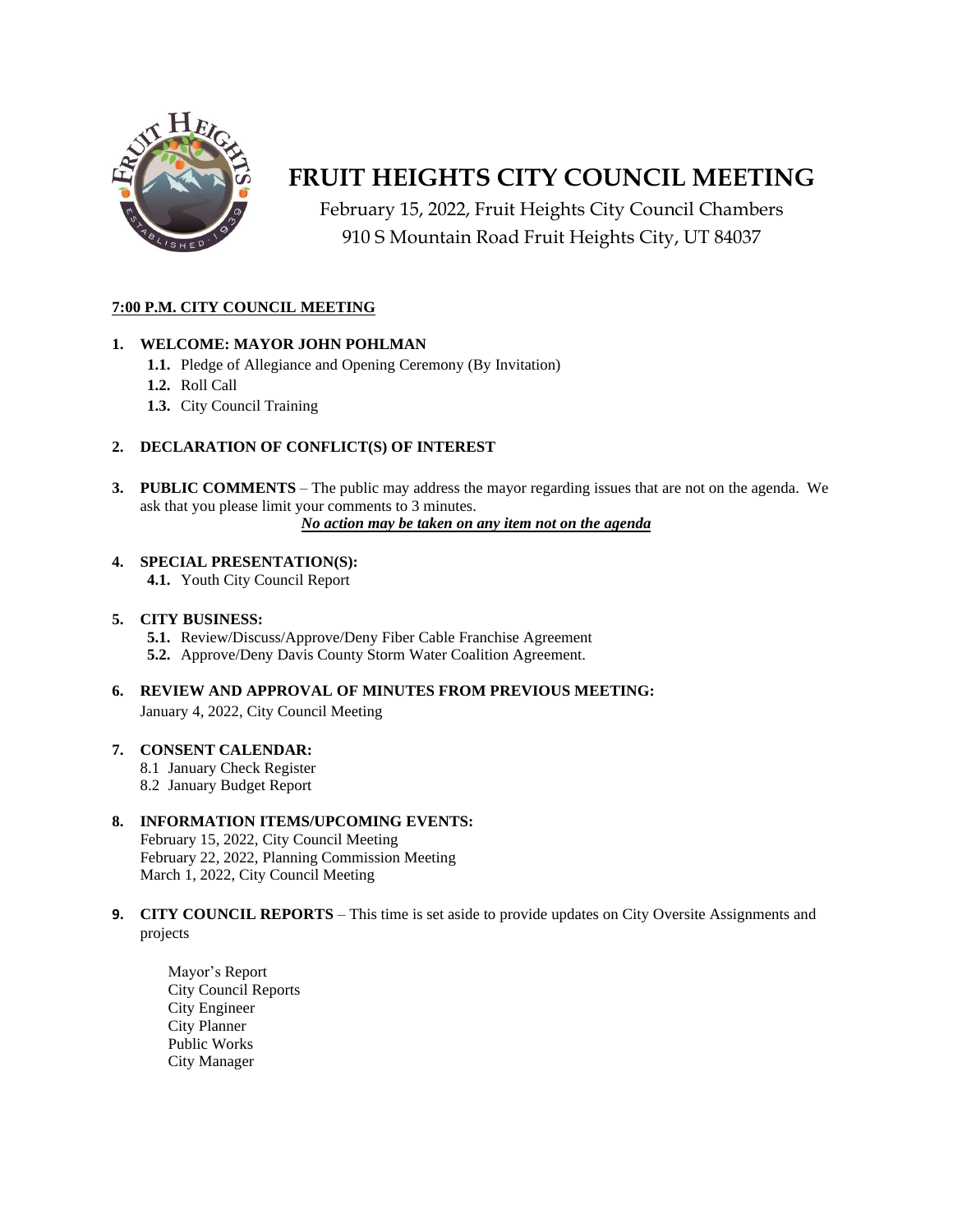**10. ELECTRONIC MEETING: By** motion of the Fruit Heights City Council, Elected Officials and City Staff can participate in regularly scheduled meetings via electronic media when approved by the mayor.

#### **Fruit Heights City is now streaming City Council Meetings on its YouTube Channel. Please use the link below to join us!**

#### <https://www.youtube.com/channel/UCaIqHYd0U5RCpaDo8rquABw>

**11. CLOSED MEETING: By** motion of the Fruit Heights City Council, pursuant to Title 52, Chapter 4 of the Utah Code, the City Council may vote to hold a closed meeting for any of the purposes identified in that chapter.

#### **12. ADJOURNMENT:**

#### **CERTIFICATE OF POSTING**

**I HEREBY CERTIFY** that a copy of this agenda was posted on the City's website, [www.fruitheightscity.com,](http://www.fruitheightscity.com/) as well as posted on the Utah State public notice website http://www.utah.gov/pmn/index.html, and was emailed to at least one newspaper of general circulation within the jurisdiction of the public body.

### R. Brandon Green

R. Brandon Green - City Recorder

In compliance with the Americans with Disabilities Act, individuals needing special accommodations during this meeting should contact the City Manager, Brandon Green at (801)546-0861, at least 24 hours prior to the meeting.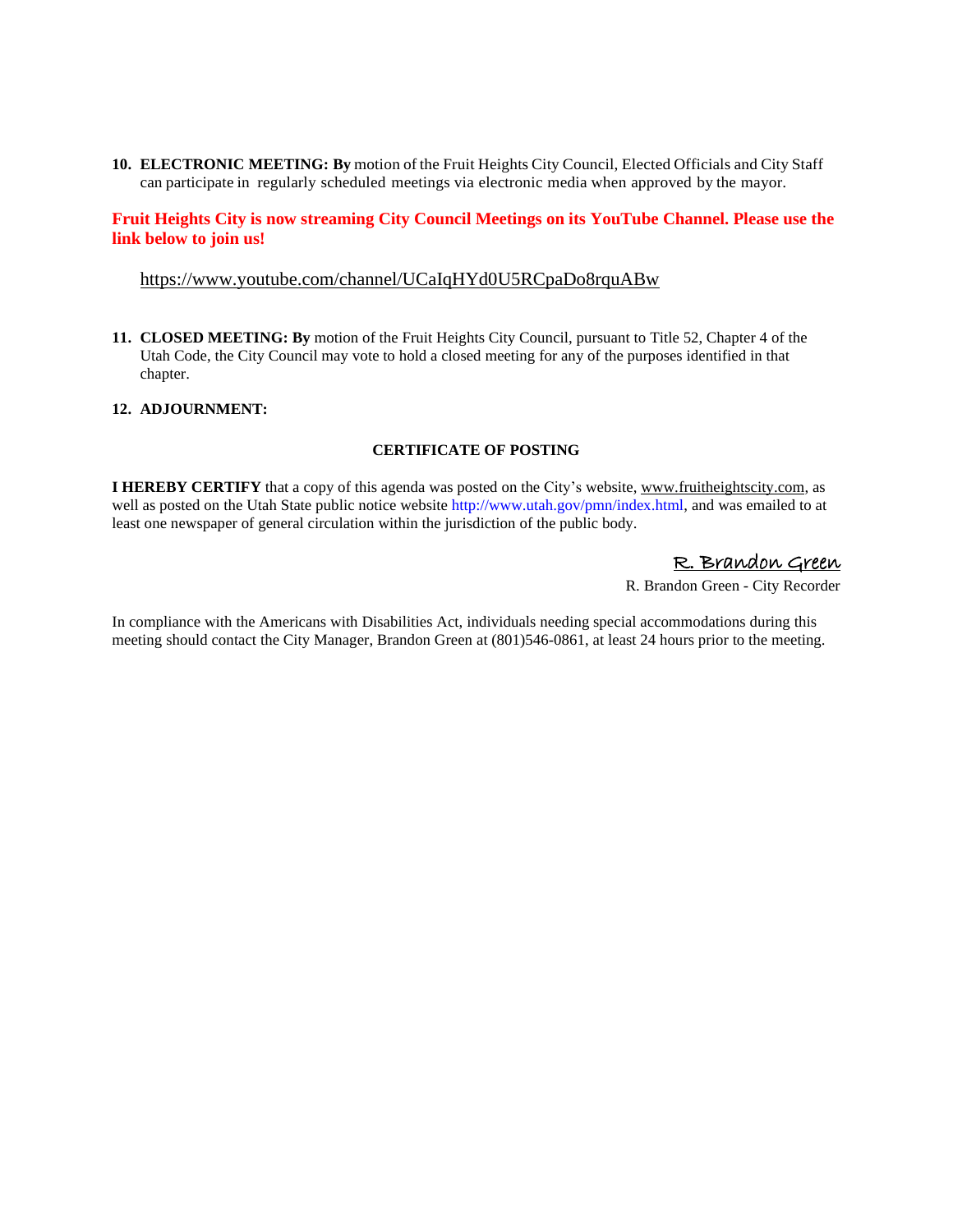**CITY COUNCIL MEETING** 

February/15/22 DATE:  $\mathbb{U}$ 

## TIME MEETING BEGAN:  $\frac{7.02}{5.02}$

**CITY COUNCIL MEMBERS PRESENT:** 

- ↓ Council Member Diane Anderson
- K Council Member Gary Anderson
- **x** Council Member Florence Sadler
- Council Member George Ray
- Council Member Eileen Moss
- Mayor John Pohlman

### **STAFF PRESENT:**

- $K$  Brandon Green, City Manager
	- Brad Christopherson, City Attorney
	- Brandon Jones, City Engineer
- Jeff Oyler, City Planner
- Recording Secretary Amy
- ← Darren Frandsen, Public Works Superintendent

**VOTING ON AN ORDINANCE:** 

| Motion By: |  |
|------------|--|
| Second By: |  |

| <b>VOTING:</b>       | Yes. | No. | Absent Abstain |                                   |  |
|----------------------|------|-----|----------------|-----------------------------------|--|
| Anderson<br>Anderson |      |     |                |                                   |  |
|                      |      |     |                |                                   |  |
| Sadler<br>Ray        |      |     |                |                                   |  |
|                      |      |     |                |                                   |  |
| <b>Moss</b>          |      |     |                |                                   |  |
| Mayor Pohlman        |      |     |                | (Votes only in the case of a tie) |  |

### **VOTING ON AN ORDINANCE:**

| Motion By: |  |
|------------|--|
| Second By: |  |

| <b>VOTING:</b>       | Yes. | No. | <b>Absent Abstain</b> |                                   |
|----------------------|------|-----|-----------------------|-----------------------------------|
| Anderson<br>Anderson |      |     |                       |                                   |
|                      |      |     |                       |                                   |
| Sadler<br>Ray        |      |     |                       |                                   |
|                      |      |     |                       |                                   |
| <b>Moss</b>          |      |     |                       |                                   |
| Mayor Pohlman        |      |     |                       | (Votes only in the case of a tie) |

TIME MEETING OVER:  $7/7 p$ m.